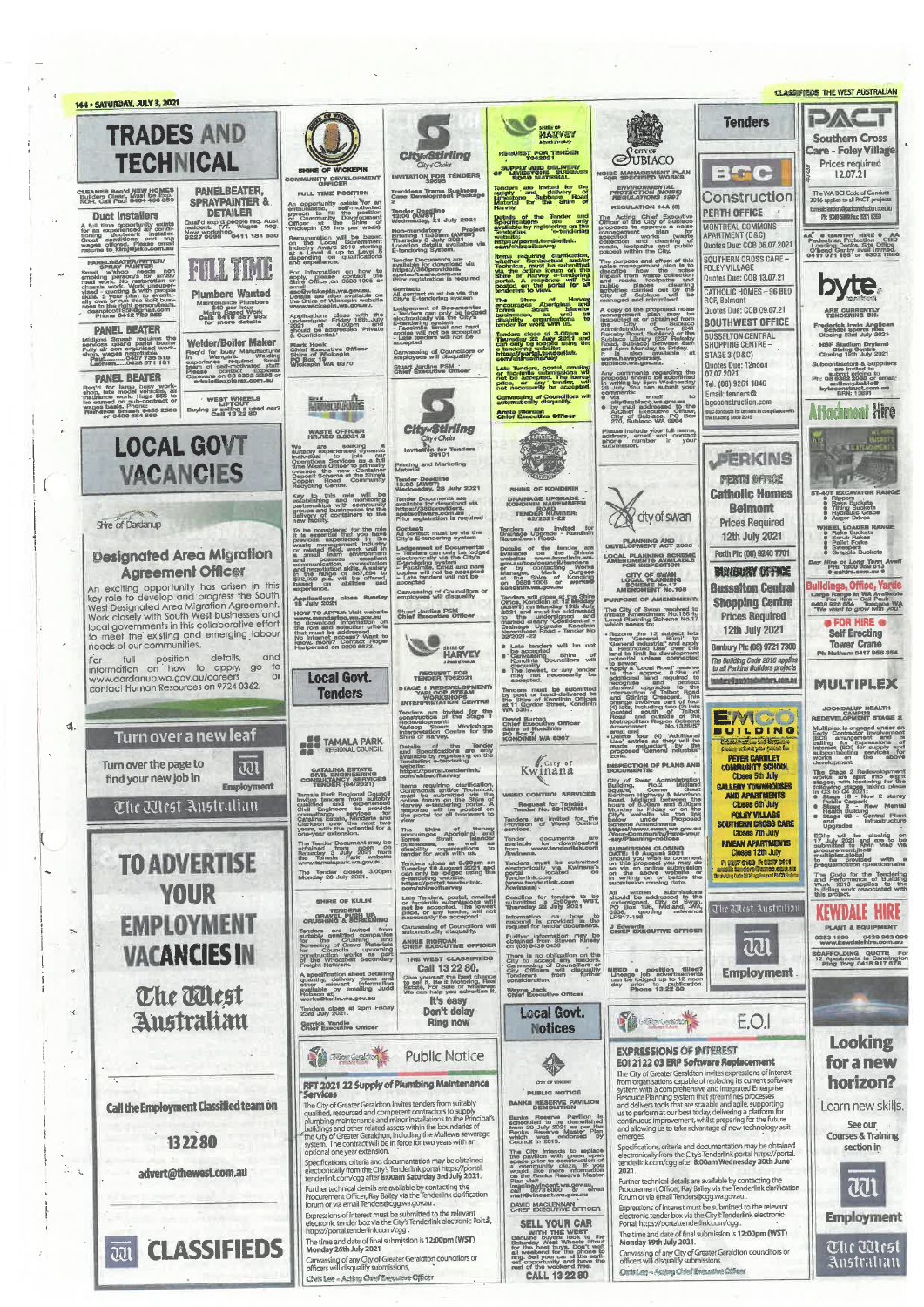**ft • HARVEY REPORTER harveyreporter.com.au** harveyreporter.com.au TUESDAY, JULY 13, 2021

**4**<br>13 JULY 20 **J'Clock Report.** 



With your support, the Shire of Harvey is looking to deliver future community precincts that will help establish even more local services, facilities and events within the region.

We'd like to hear your thoughts and opinions on our planned developments, to make the Shire of Harvey an even better place to live, work and grow.

#### Complete the survey by:

- Scanning the QR code or visiting *www.harvey.wmgay.au*  Visiting your local library or admin centre for a hard copy
- Looking for our survey staff while out and about!

to fill the position of Payroll/HR Officer. This is a unique opportunity betails of the Tender and Specifications are only available by registering<br>with flexible working hours and arrangements, offering either part time on with flexible working hours and arrangements, offering either part time on the Tenderlink e-tendering website: *https://portal.tenderlink*<br>from 50 hours per fortnight or full time. We are looking for a dynamic com/shireofh from 50 hours per fortnight or full time. We are looking for a dynamic *com/shireofharvey.* Items requiring clarification, Contractual and/<br>and experienced Payroll/HR Officer to join the Human Resource Team. **For a state o** and experienced Payroll/HR Officer to join the Human Resource Team. or Technical, must be submitted via the online forum on the Shire of<br>You will be responsible for providing accurate, timely and customer have yetendering You will be responsible for providing accurate, timely and customer Harvey e-tendering portal. A response will be posted on the portal for all<br>Coursed production of the Shire's parteil This position will wad with all focused production of the Shire's payroll. This position yvill work with all tenderers to view. The Shire of Harvey encourages Aboriginal and Torres Focused production of the Shire's payroll. This position will work with all<br>of the Human Resources team to provide effective delivery of all Human<br>Resources activities. Conditions of employment are prescribed by the<br>Local Local Government Officers' (WA)Award 2021 with a salary payable only be lodged using the e-tendering website: *https://portal.tenderlink.*  for this position of Level 5 (\$67,241 to \$70,520) per annum pro-rata, *com/shireofharyey.* Late Tenders, postal, emailed or facsimile submissions depending on qualifications and experience. Candidates are encouraged will not be accepted. The lowest price, or any tender of heavy providence in the submission depending on qualifications and experience. Candidates are e to apply online on the Shire's website www.harvey.wa.gov.au or contact Cherie Chivell on 9729 0304 during normal office hours. Applications marked Payroll/HR Officer addressed to the CEO close at 4pm on Friday, **Request for Tender T042021**<br>16 July 2021. **Supply and Delivery of Limeston** 

 $\approx$ 

Planning and Development (Local Planning Schemes) Regulations 2015. be posted on the portal for all tenderers to view. The Shire of Harvey The Heritage List identifies places within the Shire that are of cultural encourages Aboriginal and Torres Strait Islander businesses, as well as heritage conservation. The incourages Aboriginal and Torres Strait Islander heritage significance and worthy of built heritage conservation, disability organisations to tender for work with us. Tenders close at 3pm and the e-tender for work with us. Tenders close at 3pm and the e-tendering on Thur Ine draft Heritage List is now available to the general public for on Thursday, 22 July 2021 and can only be lodged using the e-tendering<br>Comments. For more information please visit the Shire's website website: https://por comments. For more information please visit the Shire's website<br>haveyoursay.harvey.wa.gov.au. The public submissions period ends at postal, emailed or facsimile submissions will not be accepted. The i *haveyoursay.harvey.wa.gov.au.* The public submissions period ends at postal, emailed or facsimile submissions will not be accepted. The lowest<br>4pm on Thursday, 22 July 2021. All queries may be directed to Senior price, or Planning Officer Kelly Beauglehole via email *kellyb@harvey.wa.gov.au* or phone on 9729 0341,

### Strategic Community Plan

'The draft Strategic Community Plan 2021-2031 was adopted by Council in June. This important Plan highlights the priority areas the Shire will focus on over the coming years in order to achieve the strategic goals of the community. The Plan is now available on the Shire's website www.harvey.wa.gov.au.

Next, the draft Corporate Business Plan will be presented to Council in July for adoption. The Corporate Business Plan is a four year rolling plan that contains more specific information about the services, projects and activities and the level of resources that will be required to implement the Plan.

Together, these two documents will form the Shire's plan for the future as we work towards our vision of Together, towards an even better lifestyle.

## July Council Meetings

#### Agenda Briefing Sessions and Ordinary Council Meetings

Agenda Briefing Sessions and Ordinary Council Meetings alternate between Australind Council Chamber, at Mulgara Street, Australind and Harvey Council Chamber, at Young Street, Harvey This month's meetings will be held at Australind Council Chamber All meetings are open to the public and are live streamed on the Shire's YouTube channel. On arrival, please use the hand sanitiser provided, sign into the guest register and maintain social distancing. You can view the agenda for each meeting on the Shire's website *www.horvey.wagov.au* 

| Date | <i>Meeting</i> | Time Location                                                 |
|------|----------------|---------------------------------------------------------------|
|      |                | 20 July   Agenda Briefing   4pm   Australind Council Chamber  |
|      |                | 27 July   Ordinary Council   4pm   Australind Council Chamber |

# Public n tices Request for Tender Ti 62021 Stage 1 Redevelopment: Yarloop Steam Workshops Empioyrnent vacancies interpretation Centre Payroil/Hit Officer

Tenders are invited for the construction of the Stage 1 Redevelopment Applications are invited from suitably qualified and experienced persons and the steam Workshops Interpretation Centre for the Shire of Harvey. The Shire of Harvey Interpretation Centre for the Shire of Harvey. This is a u Resources activities. Conditions of employment are presented by the with us. Tenders close at 3pm on Tuesday, 10 August 2021 and can

Supply and Delivery of Limestone Subbase Road Material *The Shire of Harvey is an Equal Employment Opportunity employer.* Tenders are invited for the supply and delivery of limestone subbase road material for the Shire of Harvey. Details of the Tender and Specifications Notice of Preparation of a Heritage List<br>- are only available by registering on the Tenderlink e-tendering website:<br>- https://portal.tenderlink.com/shireofharvey. Items requiring clarification *Planning and Development Act 2005 https://portal.tenderlink.com/shireofhaNey.* Items-requiring clarification, whether Contractual and/or Technical, must be submitted via the The Shire of Harvey is required to establish a Heritage List under the online forum on the Shire of Harvey e-tendering portal. A response will provide the Shire of Harvey e-tendering portal. A response will portal. A respo price, or any tender, will not necessarily be accepted. Canvassing of<br>Councillors will automatically disqualify.

> AU. PUBLIC NOTICES HAVE BEEN **AUTHORISED EY CHIEF EXECUTIVE OFFICER** ANNIE REORDAN

> > T: (08) 9729 0300 • F: (08) 9729 2053 • E: shire@harvey.wa.gov.au • harvey.wa.gov.au